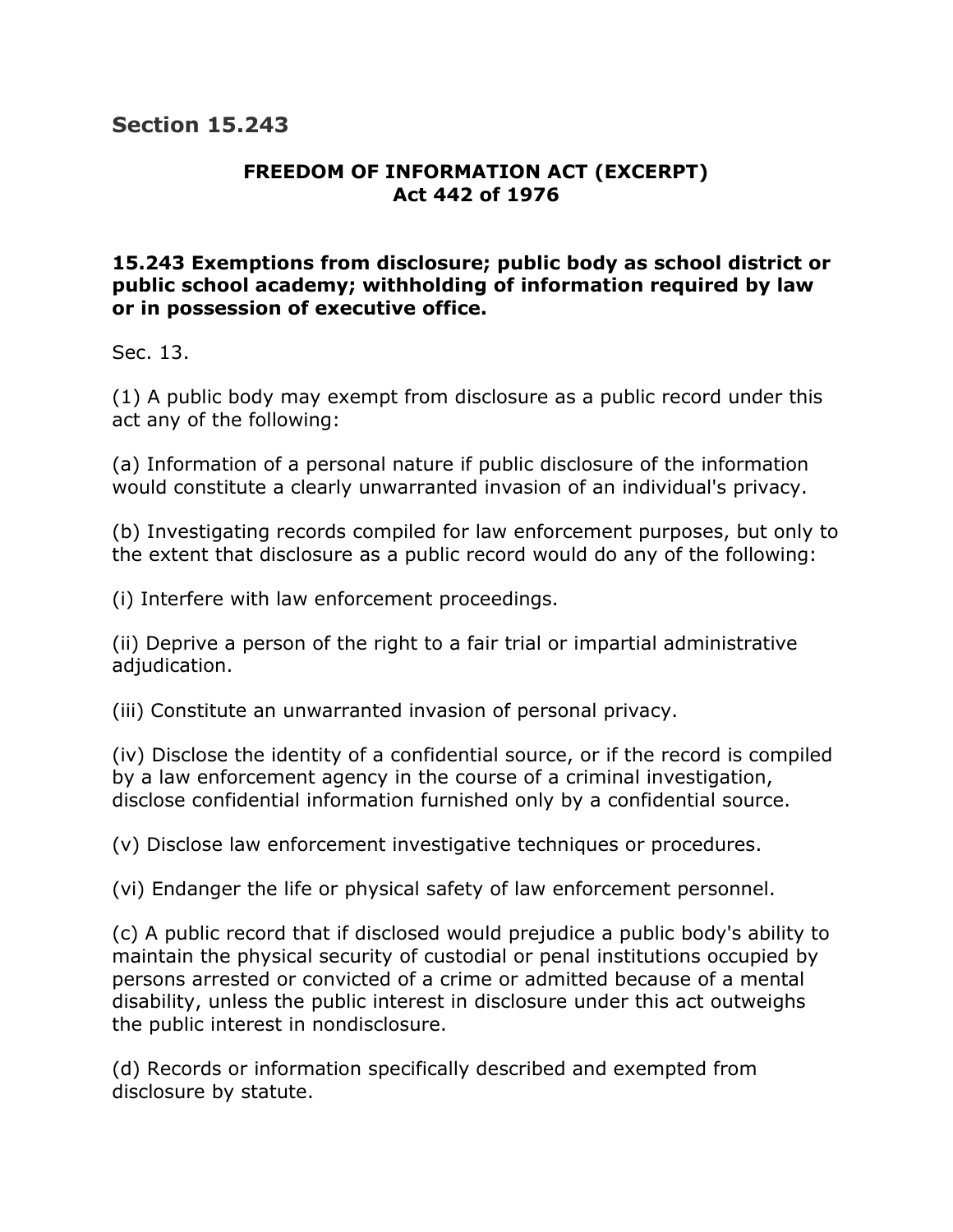(e) A public record or information described in this section that is furnished by the public body originally compiling, preparing, or receiving the record or information to a public officer or public body in connection with the performance of the duties of that public officer or public body, if the considerations originally giving rise to the exempt nature of the public record remain applicable.

(f) Trade secrets or commercial or financial information voluntarily provided to an agency for use in developing governmental policy if:

(i) The information is submitted upon a promise of confidentiality by the public body.

(ii) The promise of confidentiality is authorized by the chief administrative officer of the public body or by an elected official at the time the promise is made.

(iii) A description of the information is recorded by the public body within a reasonable time after it has been submitted, maintained in a central place within the public body, and made available to a person upon request. This subdivision does not apply to information submitted as required by law or as a condition of receiving a governmental contract, license, or other benefit.

(g) Information or records subject to the attorney-client privilege.

(h) Information or records subject to the physician-patient privilege, the psychologist-patient privilege, the minister, priest, or Christian Science practitioner privilege, or other privilege recognized by statute or court rule.

(i) A bid or proposal by a person to enter into a contract or agreement, until the time for the public opening of bids or proposals, or if a public opening is not to be conducted, until the deadline for submission of bids or proposals has expired.

(j) Appraisals of real property to be acquired by the public body until either of the following occurs:

(i) An agreement is entered into.

(ii) Three years have elapsed since the making of the appraisal, unless litigation relative to the acquisition has not yet terminated.

(k) Test questions and answers, scoring keys, and other examination instruments or data used to administer a license, public employment, or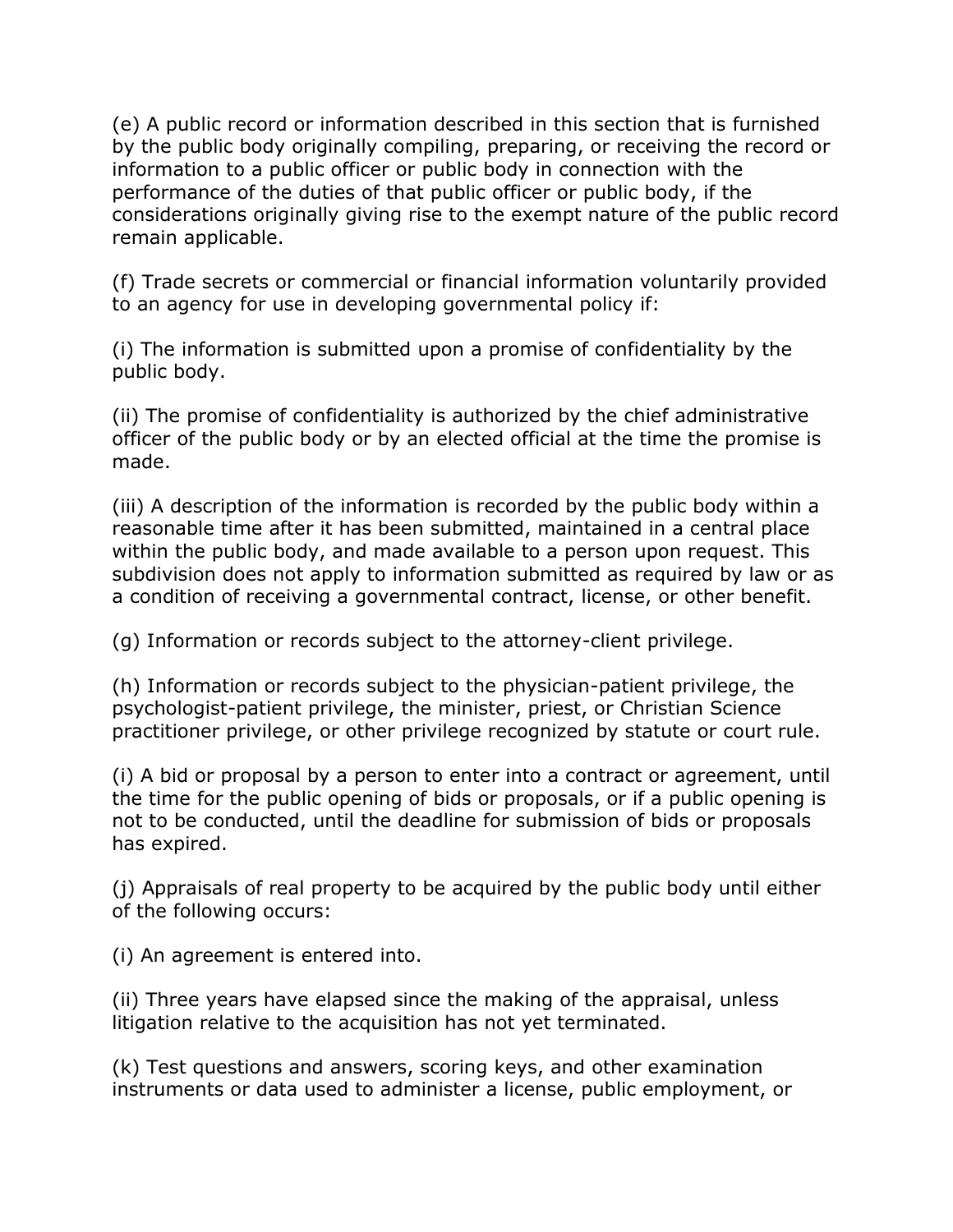academic examination, unless the public interest in disclosure under this act outweighs the public interest in nondisclosure.

(l) Medical, counseling, or psychological facts or evaluations concerning an individual if the individual's identity would be revealed by a disclosure of those facts or evaluation, including protected health information, as defined in 45 CFR 160.103.

(m) Communications and notes within a public body or between public bodies of an advisory nature to the extent that they cover other than purely factual materials and are preliminary to a final agency determination of policy or action. This exemption does not apply unless the public body shows that in the particular instance the public interest in encouraging frank communication between officials and employees of public bodies clearly outweighs the public interest in disclosure. This exemption does not constitute an exemption under state law for purposes of section 8(h) of the open meetings act, 1976 PA 267, MCL 15.268. As used in this subdivision, "determination of policy or action" includes a determination relating to collective bargaining, unless the public record is otherwise required to be made available under 1947 PA 336, MCL 423.201 to 423.217.

(n) Records of law enforcement communication codes, or plans for deployment of law enforcement personnel, that if disclosed would prejudice a public body's ability to protect the public safety unless the public interest in disclosure under this act outweighs the public interest in nondisclosure in the particular instance.

(o) Information that would reveal the exact location of archaeological sites. The department of history, arts, and libraries may promulgate rules in accordance with the administrative procedures act of 1969, 1969 PA 306, MCL 24.201 to 24.328, to provide for the disclosure of the location of archaeological sites for purposes relating to the preservation or scientific examination of sites.

(p) Testing data developed by a public body in determining whether bidders' products meet the specifications for purchase of those products by the public body, if disclosure of the data would reveal that only 1 bidder has met the specifications. This subdivision does not apply after 1 year has elapsed from the time the public body completes the testing.

(q) Academic transcripts of an institution of higher education established under section 5, 6, or 7 of article VIII of the state constitution of 1963, if the transcript pertains to a student who is delinquent in the payment of financial obligations to the institution.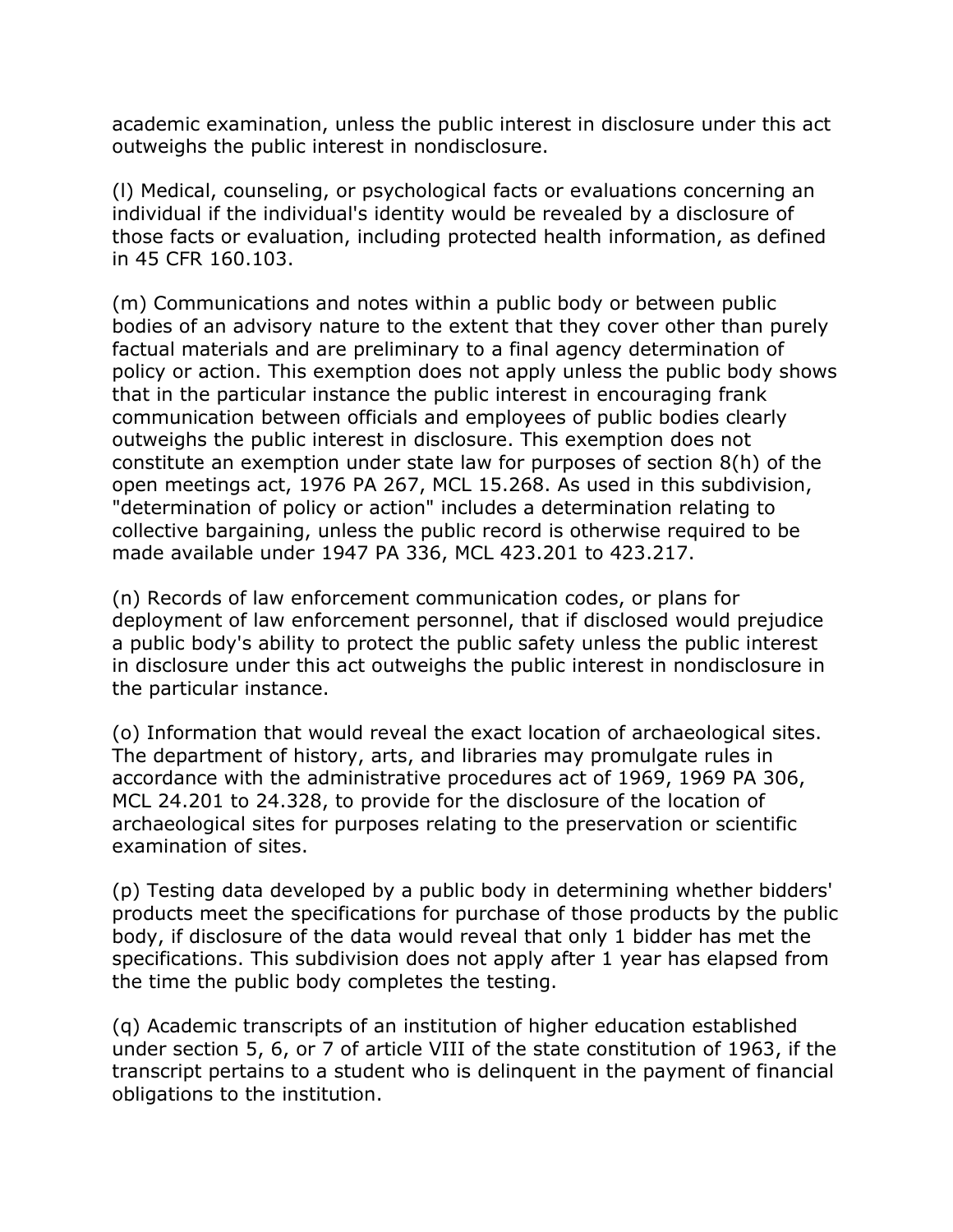(r) Records of a campaign committee including a committee that receives money from a state campaign fund.

(s) Unless the public interest in disclosure outweighs the public interest in nondisclosure in the particular instance, public records of a law enforcement agency, the release of which would do any of the following:

(i) Identify or provide a means of identifying an informant.

(ii) Identify or provide a means of identifying a law enforcement undercover officer or agent or a plain clothes officer as a law enforcement officer or agent.

(iii) Disclose the personal address or telephone number of active or retired law enforcement officers or agents or a special skill that they may have.

(iv) Disclose the name, address, or telephone numbers of family members, relatives, children, or parents of active or retired law enforcement officers or agents.

(v) Disclose operational instructions for law enforcement officers or agents.

(vi) Reveal the contents of staff manuals provided for law enforcement officers or agents.

(vii) Endanger the life or safety of law enforcement officers or agents or their families, relatives, children, parents, or those who furnish information to law enforcement departments or agencies.

(viii) Identify or provide a means of identifying a person as a law enforcement officer, agent, or informant.

(ix) Disclose personnel records of law enforcement agencies.

(x) Identify or provide a means of identifying residences that law enforcement agencies are requested to check in the absence of their owners or tenants.

(t) Except as otherwise provided in this subdivision, records and information pertaining to an investigation or a compliance conference conducted by the department under article 15 of the public health code, 1978 PA 368, MCL 333.16101 to 333.18838, before a complaint is issued. This subdivision does not apply to records or information pertaining to 1 or more of the following: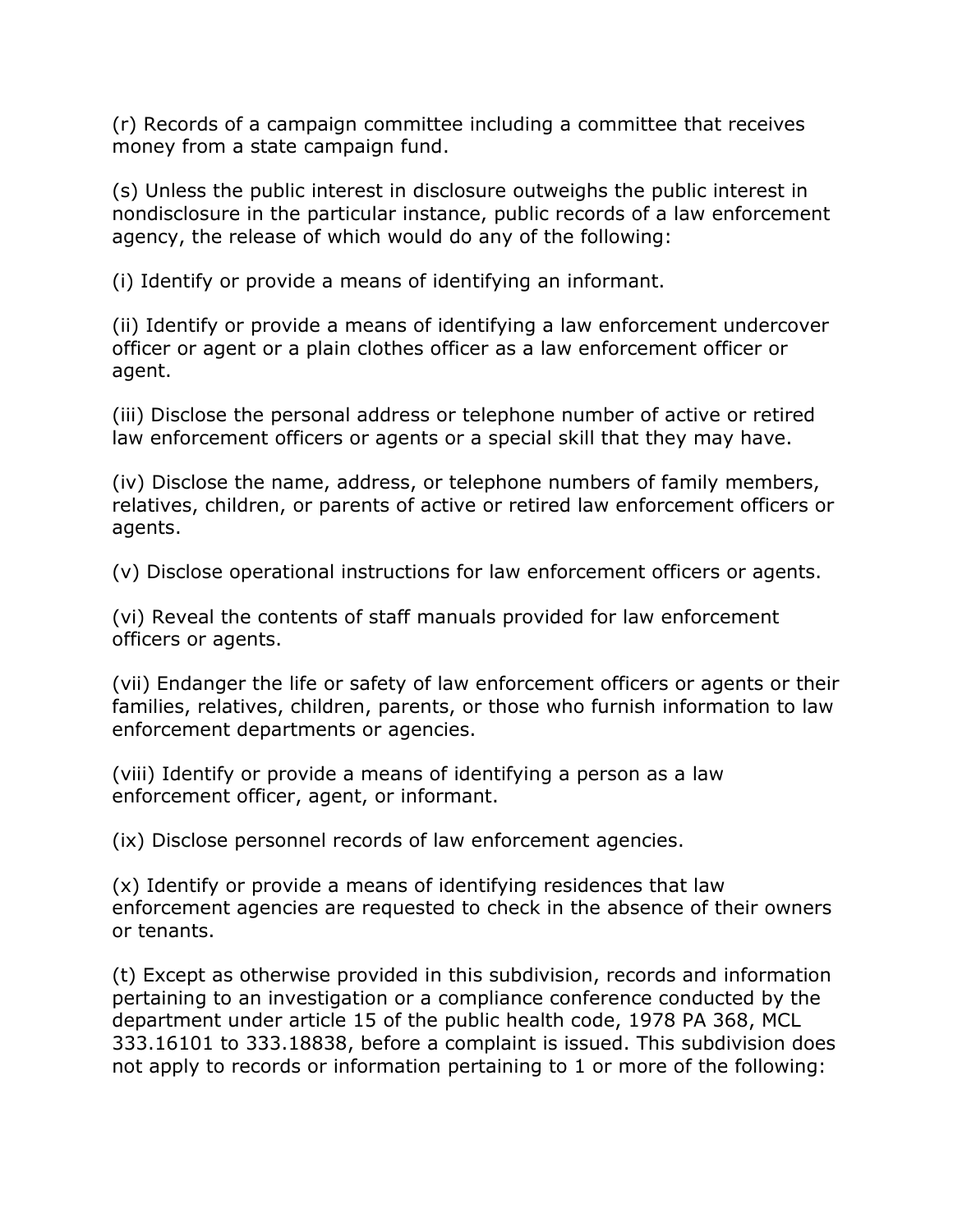(i) The fact that an allegation has been received and an investigation is being conducted, and the date the allegation was received.

(ii) The fact that an allegation was received by the department; the fact that the department did not issue a complaint for the allegation; and the fact that the allegation was dismissed.

(u) Records of a public body's security measures, including security plans, security codes and combinations, passwords, passes, keys, and security procedures, to the extent that the records relate to the ongoing security of the public body.

(v) Records or information relating to a civil action in which the requesting party and the public body are parties.

(w) Information or records that would disclose the social security number of an individual.

(x) Except as otherwise provided in this subdivision, an application for the position of president of an institution of higher education established under section 4, 5, or 6 of article VIII of the state constitution of 1963, materials submitted with such an application, letters of recommendation or references concerning an applicant, and records or information relating to the process of searching for and selecting an individual for a position described in this subdivision, if the records or information could be used to identify a candidate for the position. However, after 1 or more individuals have been identified as finalists for a position described in this subdivision, this subdivision does not apply to a public record described in this subdivision, except a letter of recommendation or reference, to the extent that the public record relates to an individual identified as a finalist for the position.

(y) Records or information of measures designed to protect the security or safety of persons or property, whether public or private, including, but not limited to, building, public works, and public water supply designs to the extent that those designs relate to the ongoing security measures of a public body, capabilities and plans for responding to a violation of the Michigan anti-terrorism act, chapter LXXXIII-A of the Michigan penal code, 1931 PA 328, MCL 750.543a to 750.543z, emergency response plans, risk planning documents, threat assessments, and domestic preparedness strategies, unless disclosure would not impair a public body's ability to protect the security or safety of persons or property or unless the public interest in disclosure outweighs the public interest in nondisclosure in the particular instance.